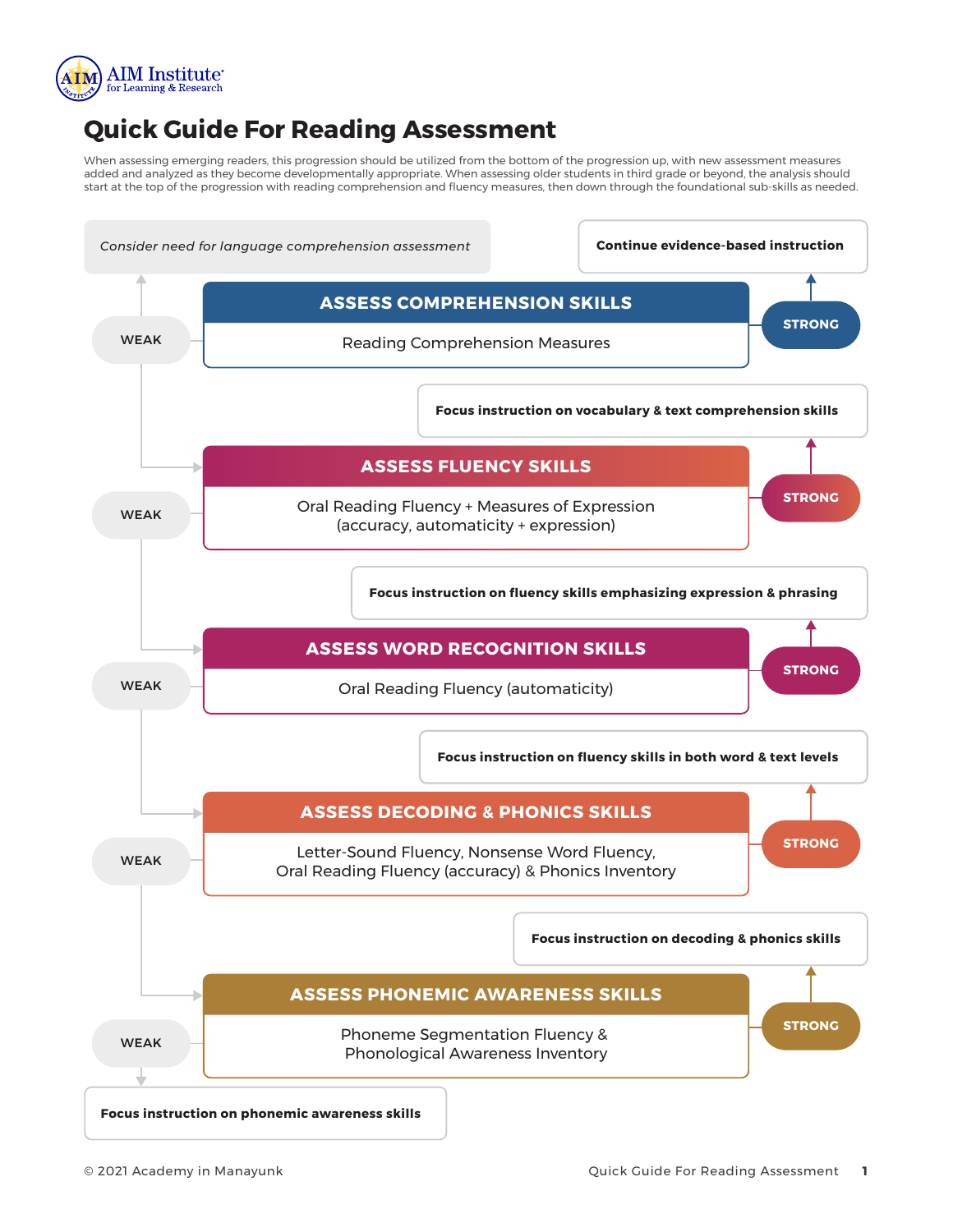

# **Decision-Making Flowchart - Letter Naming Fluency**

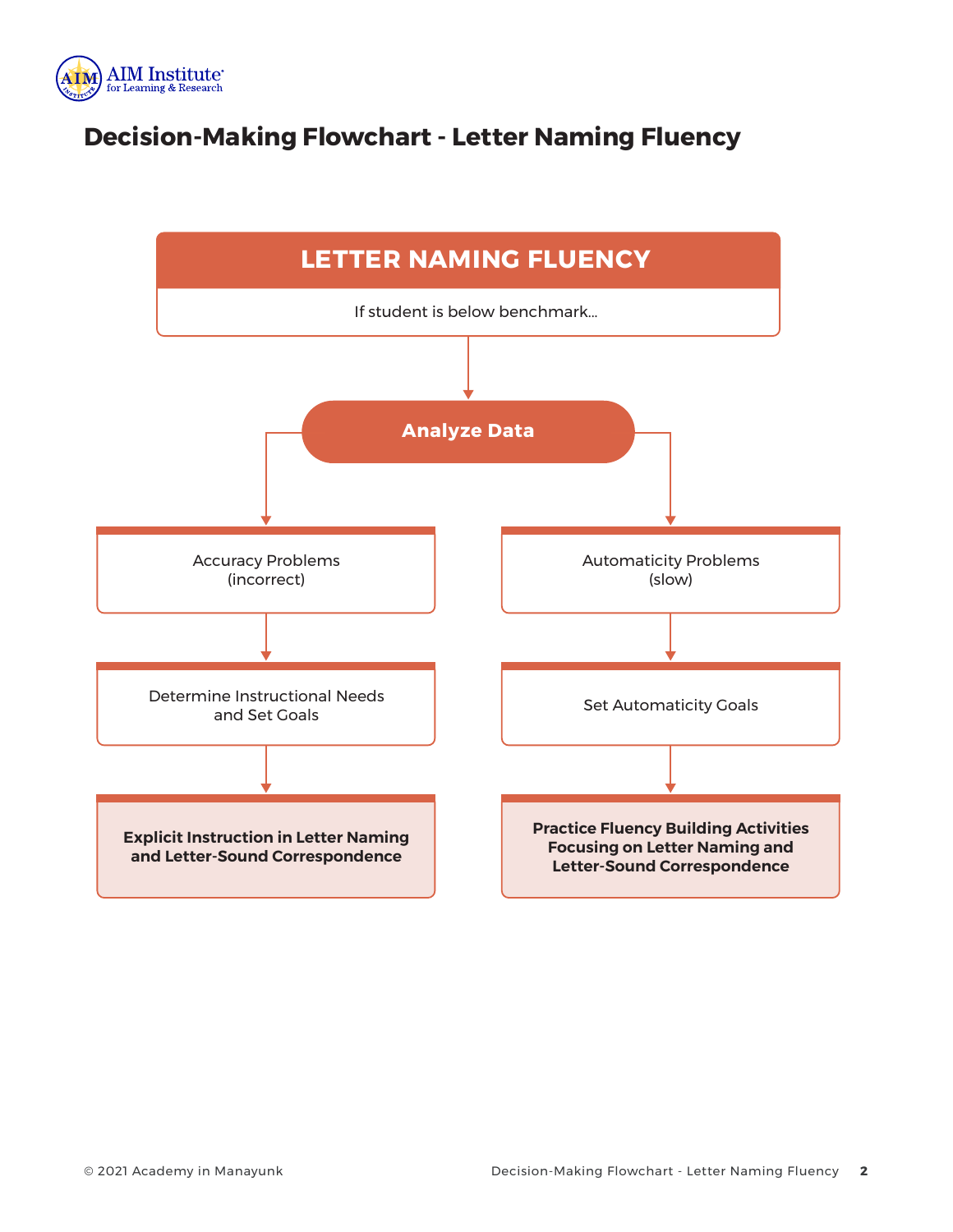

#### **Decision-Making Flowchart - Phoneme Segmentation Fluency**

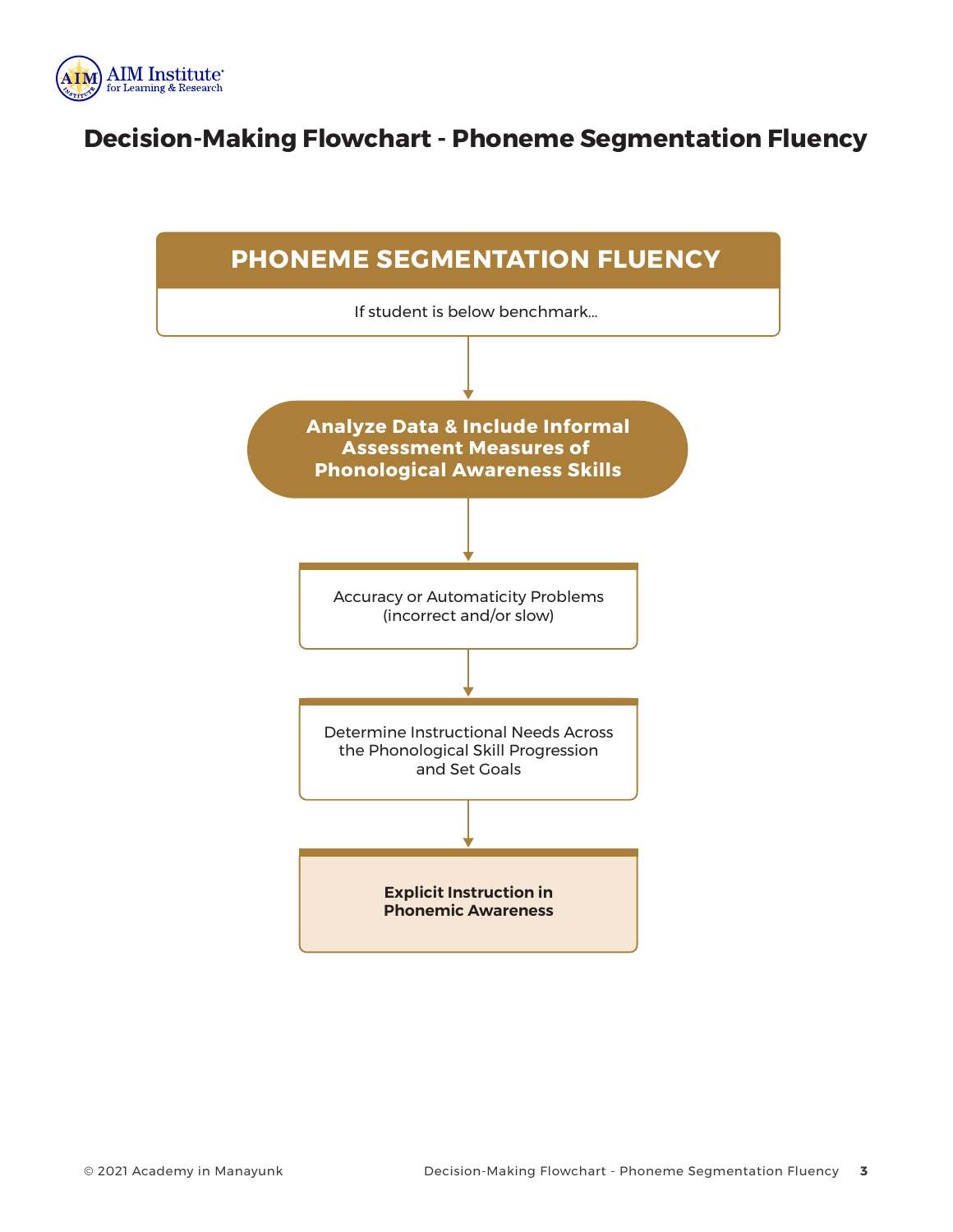

# **Decision-Making Flowchart - Letter Sound Fluency**

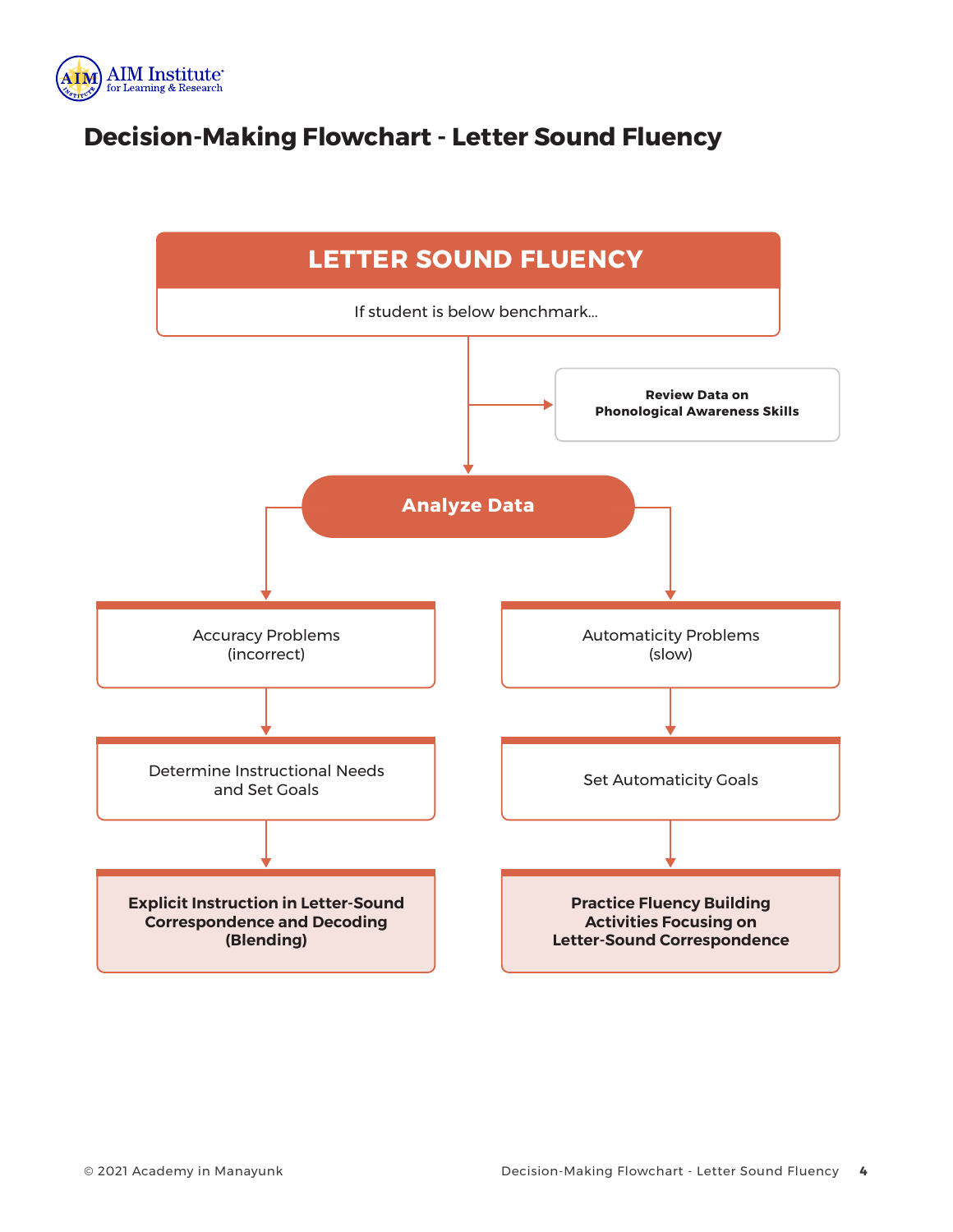

## **Decision-Making Flowchart - Nonsense Word Fluency**